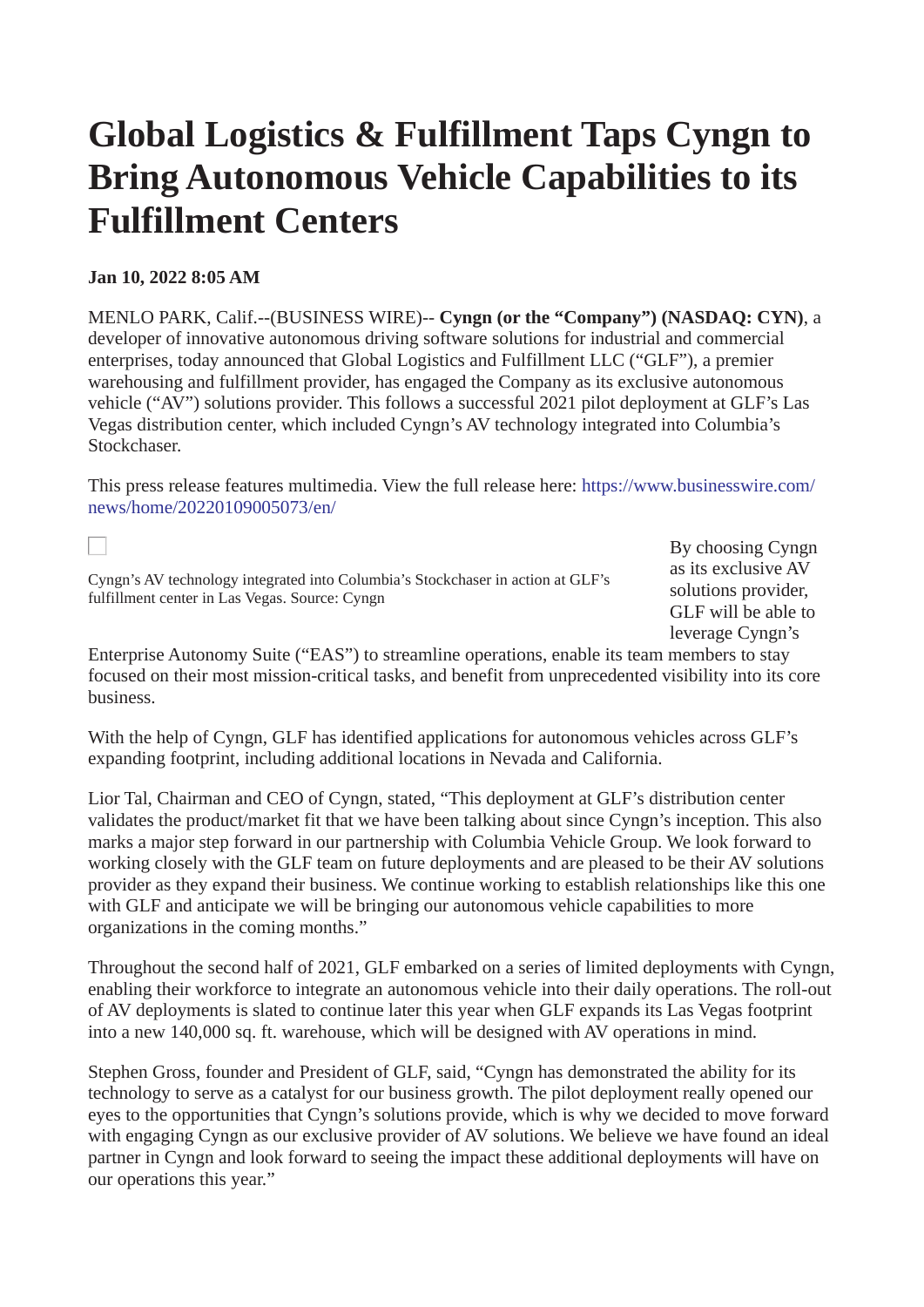Kenn Morris, General Manager at GLF, added, "We were pleased at how quickly our warehouse team adapted to the change and integrated the vehicle into their workflows. Our employees were very excited about having the vehicle as an additional resource that helped them complete their daily assignments more efficiently. Everyone recognized the value and time savings it brought to our operations right away. After the initial project phase, our team members were actually disappointed that they had to go back to doing things the old way. It was good proof that AV tech benefits everyone, particularly those working directly on the warehouse floor."

Cyngn's Enterprise Autonomy Suite comprises a slate of products that includes DriveMod: Cyngn's AI-powered AV technology stack, and Cyngn Insight: software tools for data analytics, fleet management, and operational insights. EAS is a comprehensive solution that makes it easy to transform data into action by giving operators the information they need to run their organizations more efficiently with AVs that create new layers of safety while addressing the ongoing challenges of labor shortages, which underpins Cyngn's \$119 billion market opportunity estimate for its material handling AV solutions.

## **About Cyngn**

Cyngn is an autonomous vehicle technology company that is focused on addressing industrial uses for autonomous vehicles. Cyngn believes that technological innovation is needed to enable the adoption of autonomous industrial vehicles that will address the substantial industry challenges that exist today. These challenges include labor shortages, lagging technological advancements from incumbents, and high upfront investment requirements. Cyngn addresses these challenges with its Enterprise Autonomy Suite, which includes DriveMod (modular industrial vehicle autonomous driving software), Cyngn Insight (customer-facing software suite for monitoring/managing AV fleets and aggregating/analyzing data), and Cyngn Evolve (internal toolkit that enables Cyngn to leverage data from the field for artificial intelligence, simulation, and modeling).

To learn more, please visit [https://cyngn.com/.](https://cts.businesswire.com/ct/CT?id=smartlink&url=https%3A%2F%2Fcyngn.com%2F&esheet=52560099&newsitemid=20220109005073&lan=en-US&anchor=https%3A%2F%2Fcyngn.com%2F&index=1&md5=46ea0f8ea8b88080d07cc667be5f518e)

### **About Global Logistics and Fulfillment**

Global Logistics and Fulfillment, LLC is a leading West Coast warehouse and logistics company providing outsourced distribution, eCommerce fulfillment, pick/pack and kitting/light assembly services to large-and-mid-sized customers.

Founded in 1996, their team provides competitively-priced and flexible 3PL solutions — with strategic locations in Las Vegas and San Diego and nearly 300,000 sq ft of facility space to service US and international customers.

To learn more, please visit [https://www.glogisticsfulfillment.com.](https://cts.businesswire.com/ct/CT?id=smartlink&url=https%3A%2F%2Fwww.glogisticsfulfillment.com&esheet=52560099&newsitemid=20220109005073&lan=en-US&anchor=https%3A%2F%2Fwww.glogisticsfulfillment.com&index=2&md5=e3464427104d12959ff6b35caccca93d)

### **Forward-Looking Statements**

This press release contains forward-looking statements within the meaning of the Private Securities Litigation Reform Act of 1995, Section 27A of the Securities Act of 1933, as amended, and Section 21E of the Securities Exchange Act of 1934, as amended. Any statement that is not historical in nature is a forward-looking statement and may be identified by the use of words and phrases such as "expects," "anticipates," "believes," "will," "will likely result," "will continue," "plans to," "potential," "promising," and similar expressions. These statements are based on management's current expectations and beliefs and are subject to a number of risks, uncertainties and assumptions that could cause actual results to differ materially from those described in the forward-looking statements, including the risk factors described from time to time in the Company's reports to the SEC. No forward-looking statement can be guaranteed, and actual results may differ materially